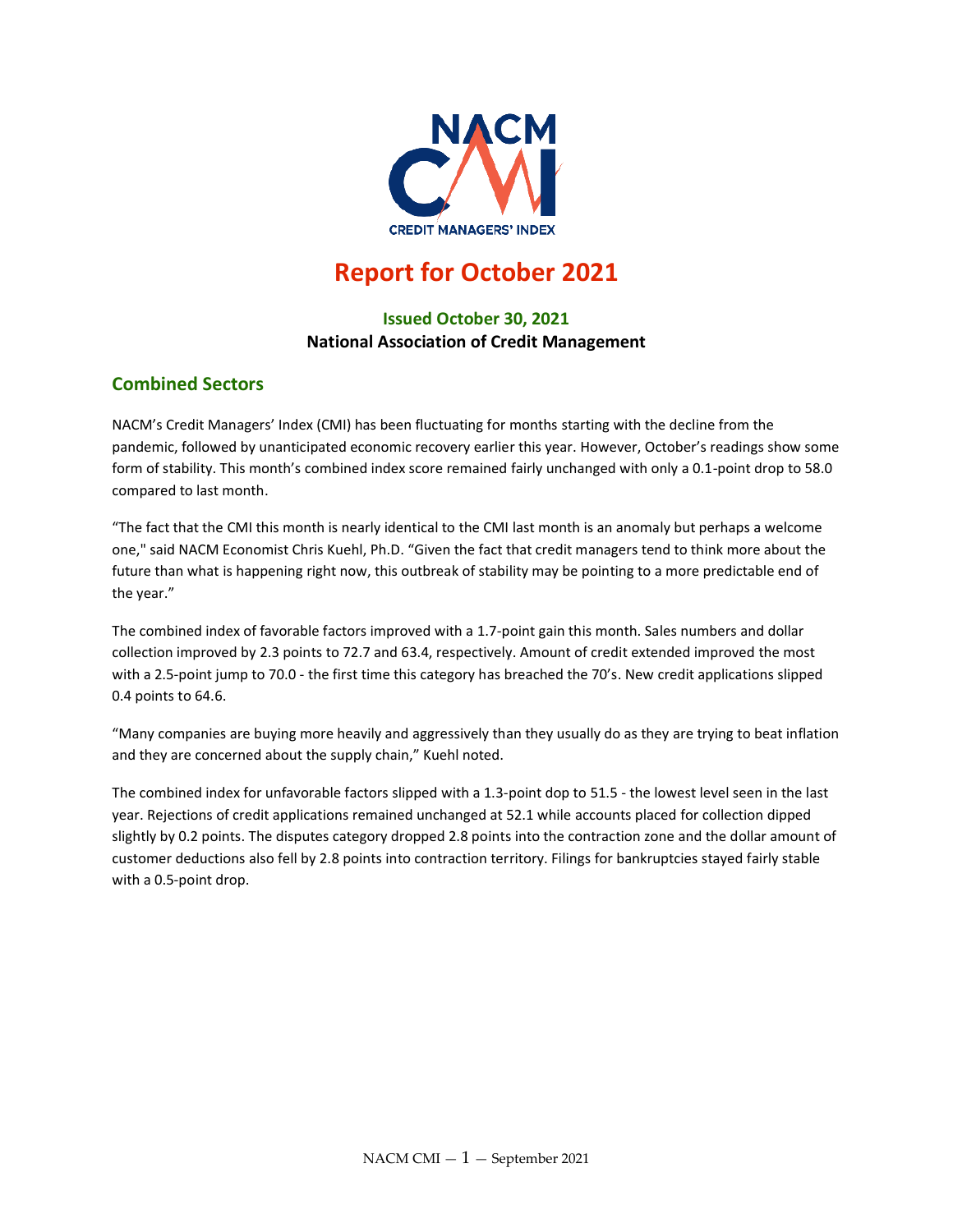| <b>Combined Manufacturing</b><br>and Service Sectors<br>(seasonally adjusted) | Oct<br>'20 | <b>Nov</b><br>'20 | <b>Dec</b><br>'20 | Jan<br>'21 | Feb<br>'21 | Mar<br>'21 | Apr<br>'21 | May<br>'21 | June<br>'21 | July<br>'21 | Aug<br>'21 | Sep<br>'21 | Oct<br>'21 |
|-------------------------------------------------------------------------------|------------|-------------------|-------------------|------------|------------|------------|------------|------------|-------------|-------------|------------|------------|------------|
| <b>Sales</b>                                                                  | 74.2       | 66.5              | 70.2              | 75.9       | 69.9       | 73.9       | 74.7       | 73.2       | 67.7        | 73.3        | 68.6       | 70.4       | 72.7       |
| New credit applications                                                       | 65.2       | 63.9              | 64.4              | 67.8       | 65.5       | 63.9       | 65.9       | 64.6       | 63.1        | 69.8        | 64.4       | 65.0       | 64.6       |
| Dollar collections                                                            | 64.6       | 62.6              | 62.8              | 66.0       | 59.2       | 64.5       | 63.1       | 60.0       | 61.1        | 63.8        | 62.8       | 61.1       | 63.4       |
| Amount of credit extended                                                     | 68.0       | 64.8              | 65.3              | 69.2       | 66.8       | 68.4       | 69.0       | 69.0       | 67.4        | 61.1        | 68.4       | 67.5       | 70.0       |
| Index of favorable factors                                                    | 68.0       | 64.4              | 65.7              | 69.7       | 65.3       | 67.7       | 68.2       | 66.7       | 64.8        | 67.0        | 66.0       | 66.0       | 67.7       |
| Rejections of credit<br>applications                                          | 51.4       | 51.5              | 51.3              | 51.6       | 51.5       | 52.0       | 53.0       | 53.1       | 52.3        | 52.2        | 52.2       | 52.1       | 52.1       |
| Accounts placed for collection                                                | 49.5       | 56.2              | 51.6              | 52.9       | 51.6       | 55.1       | 59.6       | 54.2       | 53.2        | 52.0        | 51.7       | 51.7       | 51.5       |
| <b>Disputes</b>                                                               | 51.0       | 50.6              | 51.2              | 50.9       | 51.0       | 50.6       | 51.3       | 53.7       | 50.4        | 49.4        | 49.5       | 51.3       | 48.5       |
| Dollar amount beyond terms                                                    | 58.0       | 58.1              | 57.0              | 58.9       | 52.0       | 57.0       | 59.4       | 57.1       | 49.5        | 52.4        | 51.6       | 51.9       | 50.9       |
| Dollar amount of customer<br>deductions                                       | 51.0       | 51.7              | 51.5              | 51.3       | 52.8       | 52.2       | 53.0       | 53.6       | 52.6        | 52.2        | 50.1       | 52.3       | 49.5       |
| Filings for bankruptcies                                                      | 50.7       | 53.0              | 52.5              | 52.3       | 54.5       | 55.7       | 57.1       | 59.3       | 58.3        | 58.2        | 57.4       | 57.3       | 56.8       |
| Index of unfavorable factors                                                  | 51.9       | 53.5              | 52.5              | 53.0       | 52.2       | 53.8       | 55.6       | 55.2       | 52.7        | 52.7        | 52.1       | 52.8       | 51.5       |
| <b>NACM Combined CMI</b>                                                      | 58.4       | 57.9              | 57.8              | 59.7       | 57.5       | 59.3       | 60.6       | 59.8       | 57.5        | 58.4        | 57.7       | 58.1       | 58.0       |



## **Manufacturing Sector**

The overall index for manufacturing remained fairly stable with a 0.2-point gain, but there was some more variability in the subsectors. Favorable factors gained 0.8 points while unfavorable factors slipped 0.9 points. "The stability in this sector comes as a bit of a surprise given the impact that supply chain woes have had on the sector this year," Kuehl said. "Manufacturing has been the bright spot for the economy through the majority of the pandemic as the consumer had little choice but to shift their spending from services to goods."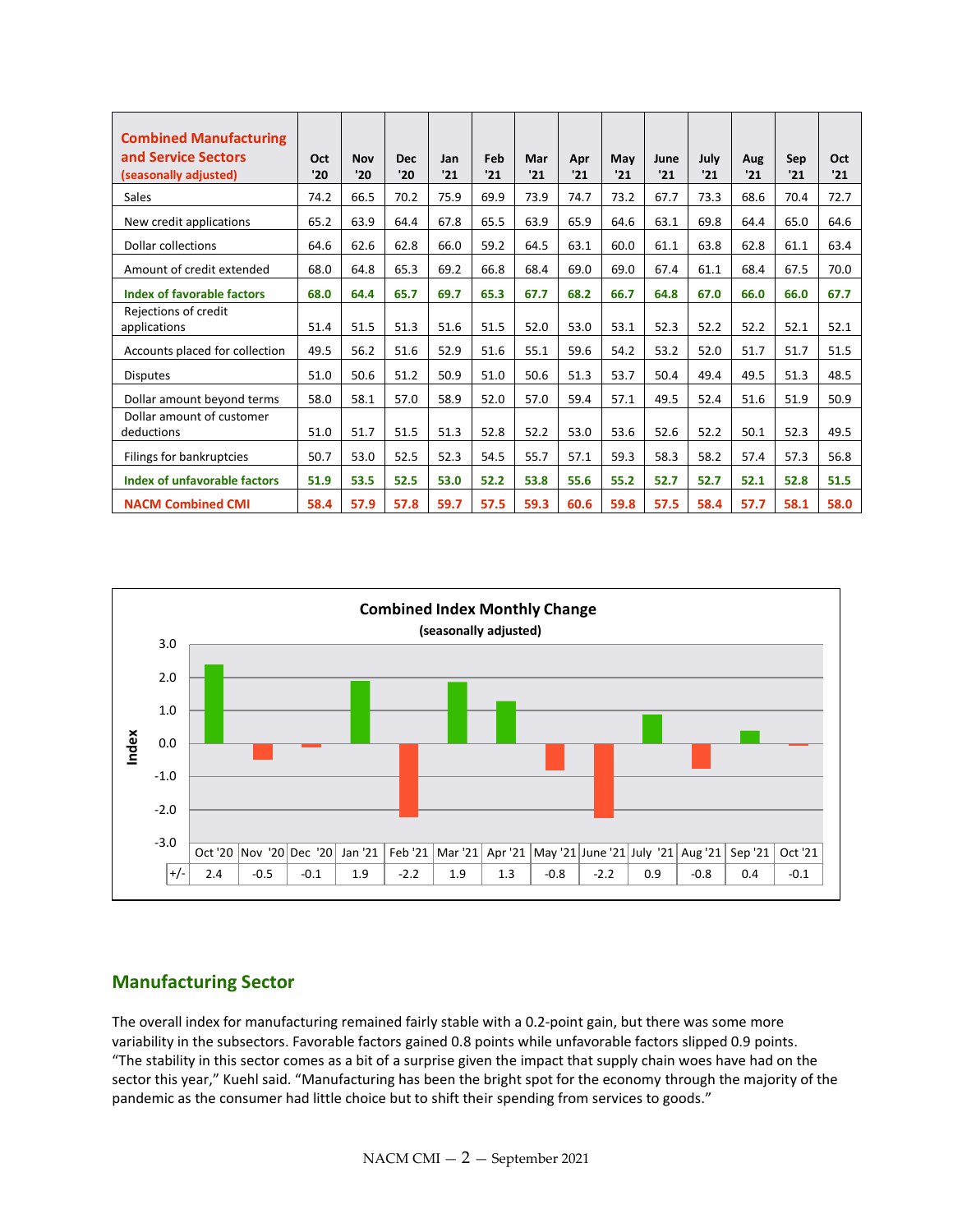Sales improved slightly with a 0.2-point gain while new credit applications data dropped by 2.0 points. Dollar collections jumped by 3.1 points and amount of credit extended rose into the 70s for the first time in years.

"Much of the motivation for the rise in credit has been the moves by manufacturers to buy more inventory as they worry about the impact of inflation and the chronic supply chain issues," Kuehl said.

Within unfavorable categories, the rejections of credit applications fell 0.4 points while accounts placed for collection dropped 0.8 points. The disputes category fell further into contraction territory with a 2.3-point drop while dollar amount beyond terms escaped the contraction zone with a 0.5-point gain. Dollar amount of customer deductions slipped into contraction territory with a 2.4-point drop. Filings for bankruptcies remained unchanged at 56.5.

| <b>Manufacturing Sector</b><br>(seasonally adjusted) | Oct<br>'20 | <b>Nov</b><br>'20 | <b>Dec</b><br>'20 | Jan<br>'21 | Feb<br>'21 | Mar<br>'21 | Apr<br>'21 | May<br>'21 | June<br>'21 | July<br>'21 | Aug<br>'21 | Sep<br>'21 | Oct<br>'21 |
|------------------------------------------------------|------------|-------------------|-------------------|------------|------------|------------|------------|------------|-------------|-------------|------------|------------|------------|
| Sales                                                | 75.3       | 69.9              | 71.1              | 76.7       | 71.1       | 72.7       | 75.6       | 71.3       | 68.2        | 74.7        | 69.0       | 71.6       | 71.8       |
| New credit applications                              | 62.0       | 62.4              | 70.2              | 68.6       | 66.9       | 62.3       | 65.4       | 64.4       | 60.0        | 71.9        | 63.4       | 64.7       | 62.7       |
| Dollar collections                                   | 65.0       | 62.3              | 65.9              | 67.1       | 63.8       | 65.5       | 64.7       | 64.4       | 62.5        | 65.5        | 65.0       | 60.4       | 63.5       |
| Amount of credit extended                            | 69.4       | 62.6              | 66.8              | 69.7       | 69.1       | 67.8       | 68.9       | 68.2       | 67.3        | 54.3        | 68.7       | 67.9       | 70.0       |
| Index of favorable factors                           | 67.9       | 64.3              | 68.5              | 70.5       | 67.7       | 67.1       | 68.7       | 67.1       | 64.5        | 66.6        | 66.5       | 66.2       | 67.0       |
| Rejections of credit<br>applications                 | 52.8       | 52.5              | 51.3              | 50.9       | 51.1       | 53.8       | 53.8       | 53.3       | 53.4        | 53.7        | 53.1       | 52.4       | 52.0       |
| Accounts placed for collection                       | 51.4       | 63.0              | 51.4              | 54.1       | 52.0       | 56.3       | 65.4       | 54.0       | 53.4        | 51.6        | 53.1       | 54.5       | 53.7       |
| <b>Disputes</b>                                      | 51.6       | 49.8              | 50.7              | 50.5       | 51.8       | 50.4       | 49.6       | 51.2       | 48.7        | 47.3        | 48.3       | 49.8       | 47.5       |
| Dollar amount beyond terms                           | 58.4       | 58.9              | 53.5              | 59.1       | 53.3       | 57.2       | 61.3       | 55.2       | 48.5        | 54.3        | 50.8       | 49.9       | 50.4       |
| Dollar amount of customer<br>deductions              | 50.5       | 51.0              | 50.6              | 51.0       | 52.0       | 50.8       | 52.8       | 51.1       | 52.4        | 50.6        | 50.0       | 50.6       | 48.2       |
| Filings for bankruptcies                             | 51.2       | 53.7              | 52.8              | 52.1       | 54.4       | 55.6       | 56.7       | 58.8       | 57.8        | 57.5        | 56.5       | 56.5       | 56.5       |
| <b>Index of unfavorable factors</b>                  | 52.6       | 54.8              | 51.7              | 52.9       | 52.4       | 54.0       | 56.6       | 54.0       | 52.4        | 52.5        | 51.9       | 52.3       | 51.4       |
| <b>NACM Manufacturing CMI</b>                        | 58.8       | 58.6              | 58.4              | 60.0       | 58.5       | 59.2       | 61.4       | 59.2       | 57.2        | 58.1        | 57.8       | 57.8       | 57.6       |

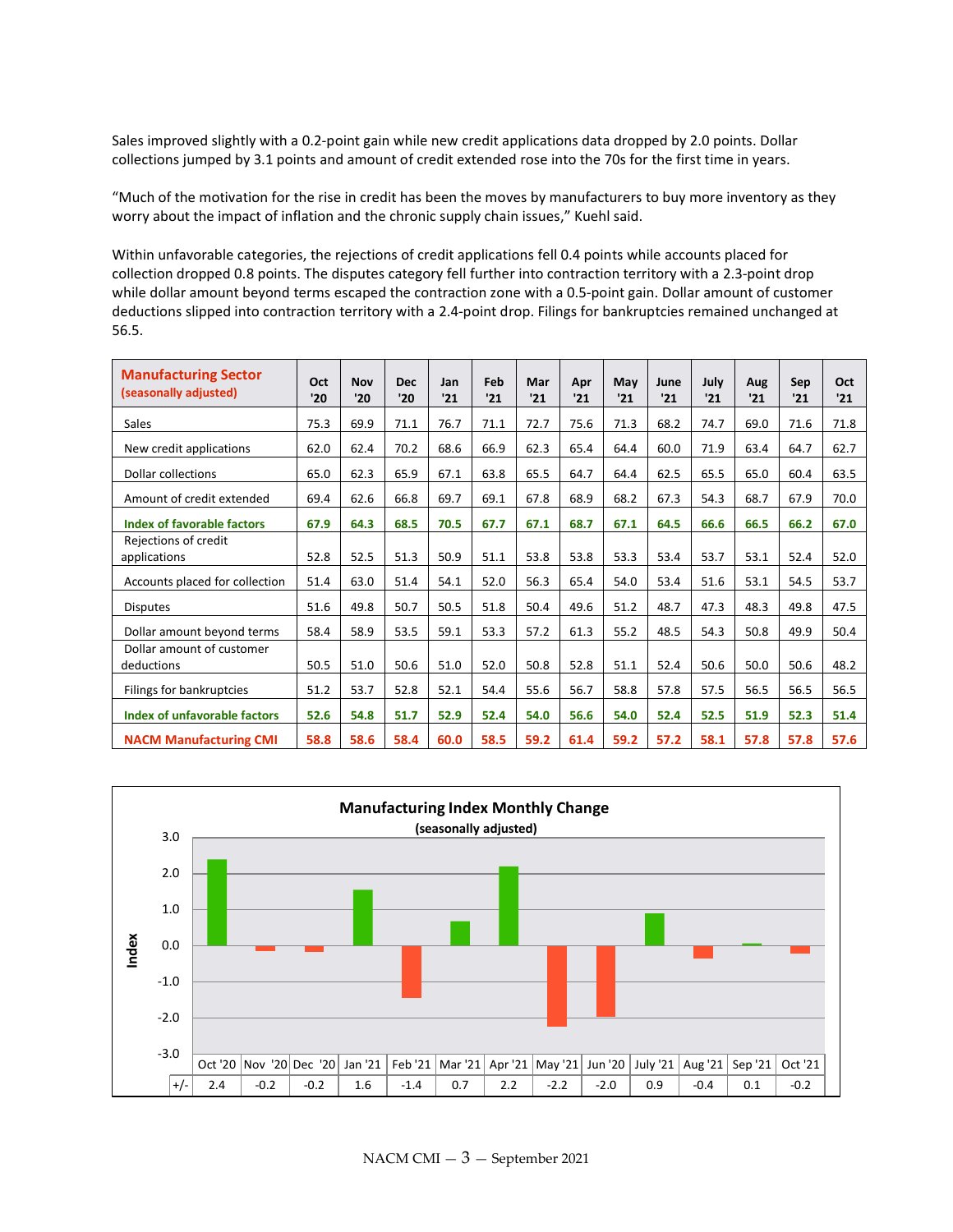#### **Service Sector**

Overall, the service sector's index fell 0.1 point. The sector's favorable factors improved 2.6 points while unfavorable factors fell 1.5 points. "For the last several months all eyes have been on the service sector as it has been recovery here that has determined the overall pace of recovery in the economy as a whole," Kuehl explained. "The expectation is that much of the 2022 recovery will depend on the further rebound of the service sector."

Sales numbers improved the most, rebounding back into the 70s with a 4.3-point gain. New credit applications improved with 1.4-point gain while dollar collections data grew 1.5 points. Amount of credit also improved with a 2.9-point jump. "These are all very encouraging numbers as the service sector seems to be staging a comeback," Kuehl said.

Within unfavorable categories, rejections of credit applications improved by 0.3 points. Despite a 0.4-point improvement, accounts placed for collection remains in contraction territory. Disputes saw the most dramatic drop falling by 3.4 points into contraction territory. Dollar amount beyond terms dropped 2.4 points and dollar amount of customer deductions fell 3.2 points. The filings for bankruptcies fell with a 0.9-point drop. "All in all, these numbers are still fairly upbeat given what has hit this sector but there are still pockets of distress," Kuehl said.

| <b>Service Sector</b><br>(seasonally adjusted) | Oct<br>'20 | <b>Nov</b><br>'20 | <b>Dec</b><br>'20 | Jan<br>'21 | Feb<br>'21 | Mar<br>'21 | Apr<br>'21 | May<br>'21 | June<br>'21 | July<br>'21 | Aug<br>'21 | Sep<br>'21 | Oct<br>'21 |
|------------------------------------------------|------------|-------------------|-------------------|------------|------------|------------|------------|------------|-------------|-------------|------------|------------|------------|
| Sales                                          | 73.1       | 63.1              | 69.3              | 75.1       | 68.6       | 75.1       | 73.7       | 75.2       | 67.1        | 71.9        | 68.1       | 69.3       | 73.6       |
| New credit applications                        | 68.4       | 65.4              | 58.7              | 66.9       | 64.1       | 65.6       | 66.4       | 64.9       | 66.1        | 67.6        | 65.3       | 65.2       | 66.6       |
| <b>Dollar collections</b>                      | 64.3       | 62.9              | 59.7              | 64.9       | 54.6       | 63.4       | 61.6       | 55.7       | 59.8        | 62.2        | 60.5       | 61.8       | 63.3       |
| Amount of credit extended                      | 66.6       | 67.0              | 63.9              | 68.7       | 64.4       | 69.0       | 69.1       | 69.8       | 67.5        | 68.0        | 68.1       | 67.1       | 70.0       |
| Index of favorable factors                     | 68.1       | 64.6              | 62.9              | 68.9       | 62.9       | 68.3       | 67.7       | 66.4       | 65.1        | 67.4        | 65.5       | 65.8       | 68.4       |
| Rejections of credit<br>applications           | 50.0       | 50.4              | 51.2              | 52.2       | 51.8       | 50.2       | 52.2       | 52.9       | 51.1        | 50.7        | 51.4       | 51.8       | 52.1       |
| Accounts placed for<br>collection              | 47.7       | 49.4              | 51.8              | 51.8       | 51.2       | 54.0       | 53.7       | 54.3       | 53.0        | 52.3        | 50.3       | 48.9       | 49.3       |
| <b>Disputes</b>                                | 50.5       | 51.4              | 51.7              | 51.3       | 50.2       | 50.9       | 53.0       | 56.2       | 52.1        | 51.5        | 50.7       | 52.8       | 49.4       |
| Dollar amount beyond<br>terms                  | 57.7       | 57.4              | 60.6              | 58.8       | 50.8       | 56.7       | 57.5       | 58.9       | 50.5        | 50.5        | 52.5       | 53.8       | 51.4       |
| Dollar amount of customer<br>deductions        | 51.5       | 52.38             | 52.37             | 51.5       | 53.5       | 53.5       | 53.1       | 56.1       | 52.7        | 53.7        | 50.3       | 54.0       | 50.8       |
| Filings for bankruptcies                       | 50.3       | 52.4              | 52.2              | 52.6       | 54.6       | 55.8       | 57.6       | 59.9       | 58.7        | 58.9        | 58.4       | 58.1       | 57.2       |
| <b>Index of unfavorable</b><br>factors         | 51.3       | 52.2              | 53.3              | 53.0       | 52.0       | 53.5       | 54.5       | 56.4       | 53.0        | 53.0        | 52.3       | 53.2       | 51.7       |
| <b>NACM Service CMI</b>                        | 58.0       | 57.2              | 57.1              | 59.4       | 56.4       | 59.4       | 59.8       | 60.4       | 57.9        | 58.7        | 57.6       | 58.3       | 58.4       |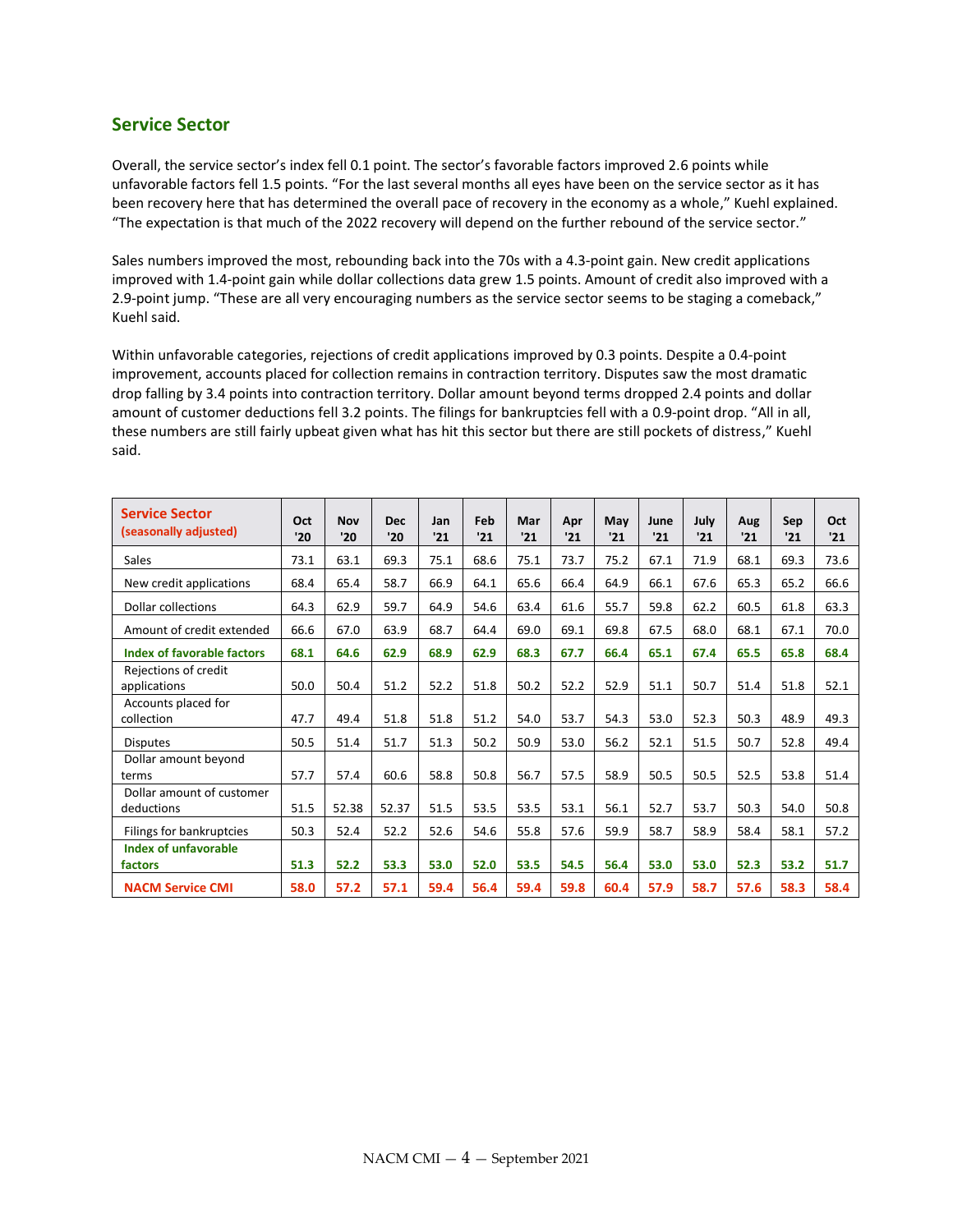

### **October 2021 versus October 2020**

There is more stability than would have been expected given all the stress that has appeared from inflation and the supply chain distress. The expectations from the credit managers remain high as far as the next few months are concerned.



#### **Methodology Appendix**

CMI data has been collected and tabulated monthly since February 2002. The index, published since February 2003, is based on a survey of approximately 1,000 trade credit managers in the second half of each month, with about equal representation between the manufacturing and service sectors. The survey asks respondents to comment whether they are seeing improvement, deterioration or no change for various favorable and unfavorable factors. There is representation from all states, except some of the less populated, such as Vermont and Wyoming. The computation of seasonality is based on the formula used by the U.S. Census Bureau and most of the federal government's statistical gathering apparatus, making it possible to compare the CMI diffusion index with comparable indices, such as the Purchasing Managers' Index (PMI) and other manufacturing and service sector indices.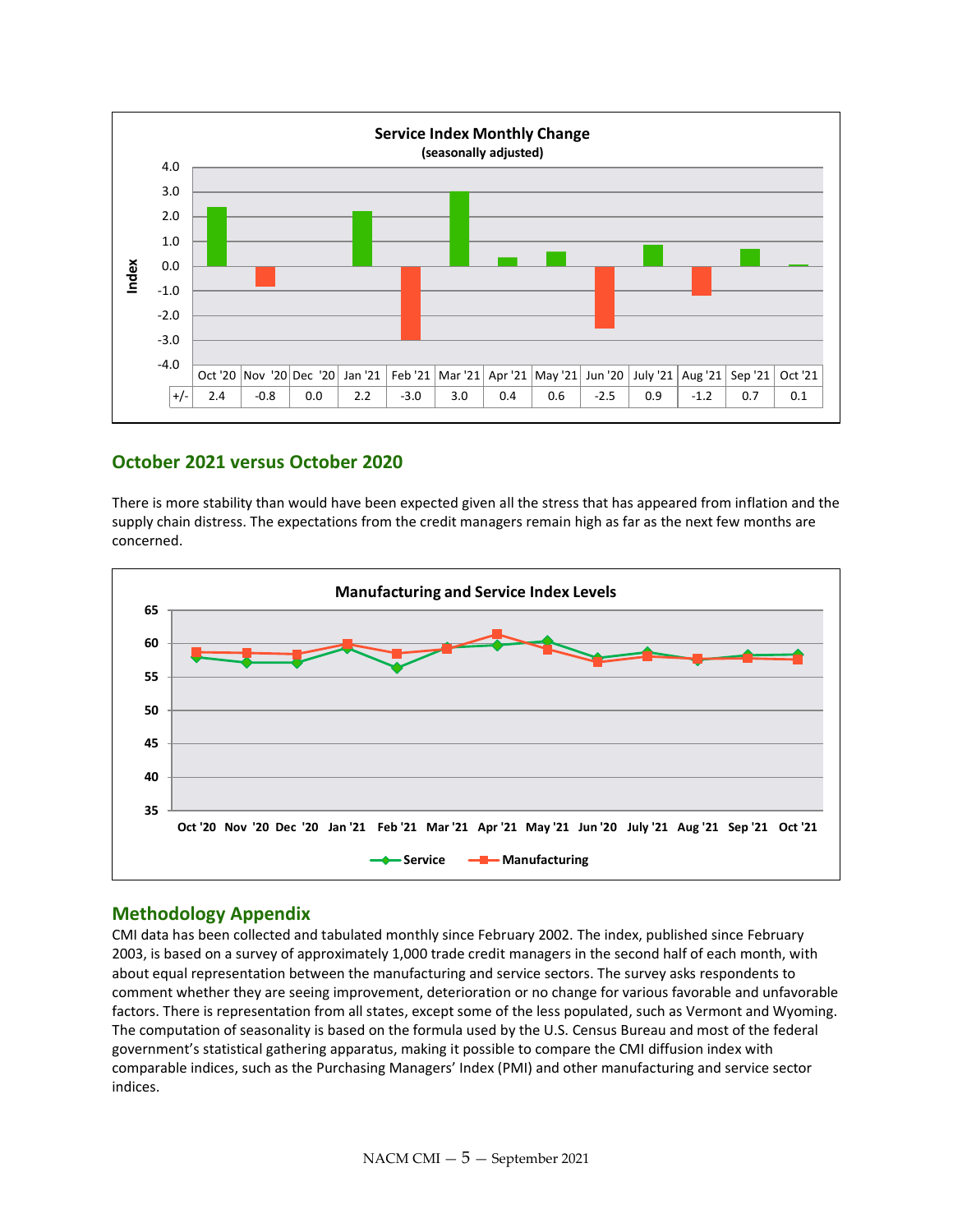#### **Factors Making Up the Diffusion Index**

As shown in the table below, 10 equally weighted items determine the index. These items are classified into two categories: favorable factors and unfavorable factors. A diffusion index is calculated for each item with the overall CMI being a simple average of the 10 items. Survey responses for each item capture the change—higher, lower or the same—in the current month compared to the previous month.

For positive indicators, the calculation is:

#### Number of "higher" responses +  $\frac{1}{2}$   $\times$  number of "same" responses Total number of responses

For negative indicators, the calculation is:

#### Number of "lower" responses +  $\frac{1}{2}$   $\times$  number of "same" responses Total number of responses

A resulting CMI number of more than 50 indicates an economy in expansion; less than 50 indicates contraction.

| <b>Favorable Factors</b>                     | <b>Why Favorable</b>                                                                                                                         |
|----------------------------------------------|----------------------------------------------------------------------------------------------------------------------------------------------|
| <b>Sales</b>                                 | Higher sales are considered more favorable than lower sales.                                                                                 |
| New credit applications                      | An increase in credit applications says that demand is greater, which represents<br>increased business if credit is extended.                |
| Dollar collections                           | Higher dollar collections represent improved cash flow for the selling firm and the<br>ability of buying firms to pay.                       |
| Amount of credit extended                    | An increase for this item means business activity is expanding with greater sales<br>via trade credit.                                       |
| Unfavorable Factors*                         | <b>Why Unfavorable</b>                                                                                                                       |
| Rejections of credit<br>applications         | Increased rejections of credit applications means more marginal creditworthy<br>customers are seeking trade credit and being denied.         |
| Accounts placed for<br>collection            | As this item increases, the selling firm is having trouble collecting accounts, or<br>conversely, there is an increase in buyers not paying. |
| <b>Disputes</b>                              | Higher dispute activity often is associated with cash flow problems of customers.<br>They dispute the invoice to defer payment until later.  |
| Dollar amount of receivables<br>beyond terms | As this item becomes higher, it means customers are taking longer to pay.                                                                    |
| Dollar amount of customer<br>deductions      | Higher deductions often are associated with cash flow problems of customers.                                                                 |
| Filings for bankruptcies                     | Higher bankruptcy filings mean cash flow difficulties of customers are increasing.                                                           |

*\*Note: When survey respondents report increases in unfavorable factors, the index numbers drop, reflecting worsening conditions.*